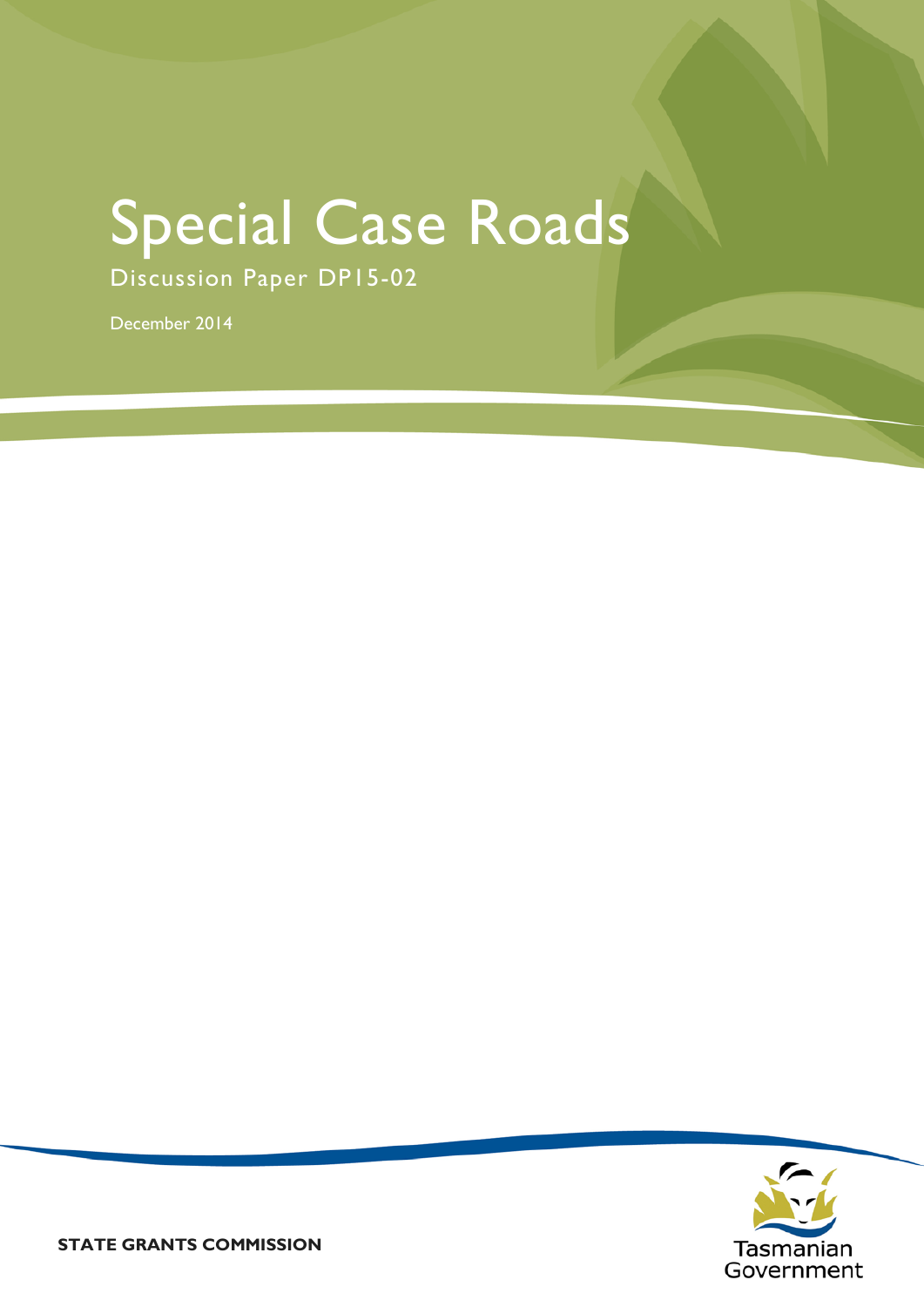#### **Contents**

| 2.   |  |
|------|--|
|      |  |
| 2.2. |  |
|      |  |
|      |  |
| 3.   |  |
|      |  |
|      |  |
|      |  |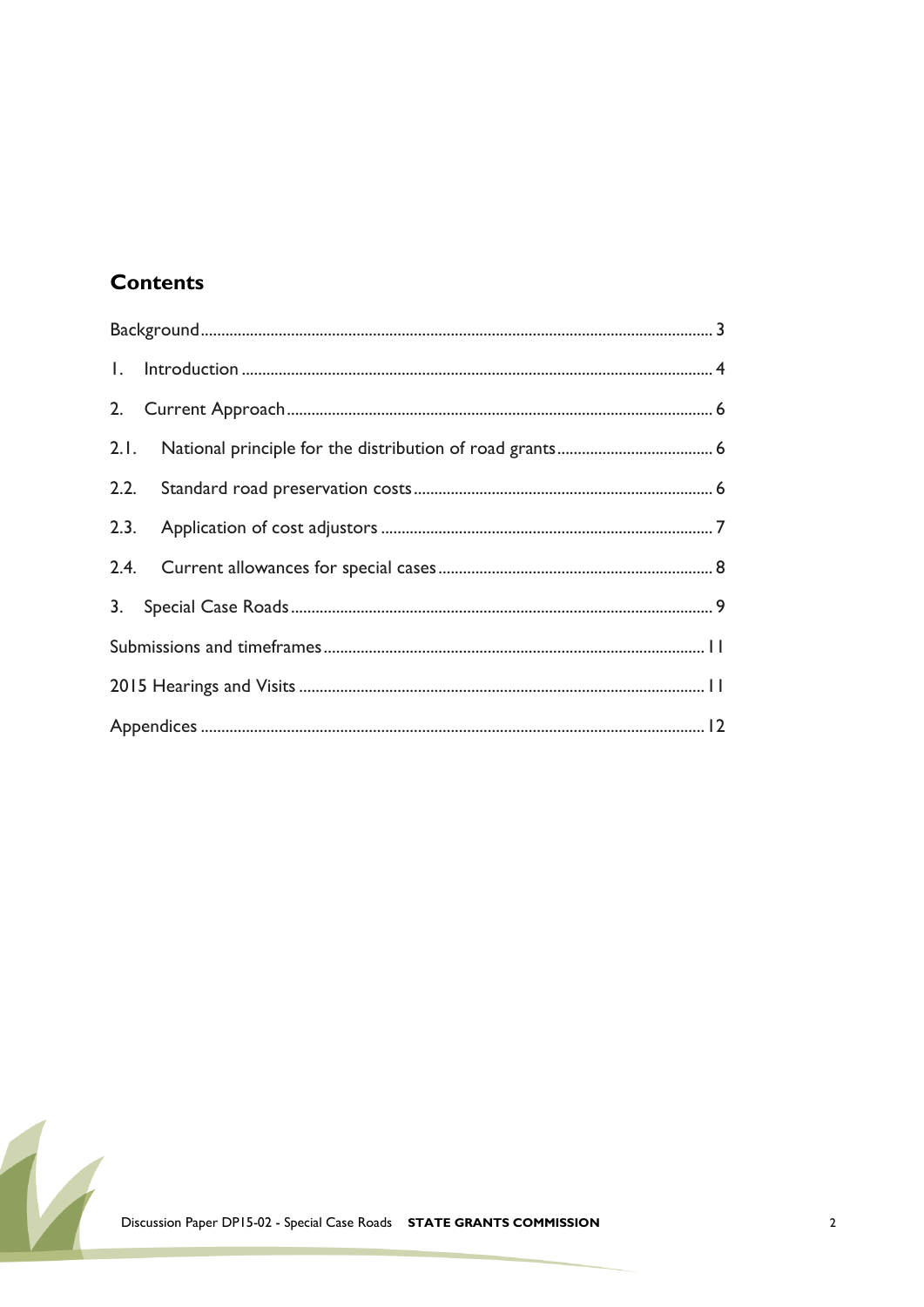# <span id="page-2-0"></span>**Background**

The State Grants Commission is an independent statutory body responsible for recommending the distribution of Australian Government and State Government funds to Tasmanian local government authorities. To ensure that the distribution of available funds is as equitable and contemporary as possible, the Commission continually monitors council practices and updates assessment methods and data where appropriate.

To provide some structure to updating the distribution methods of the Australian Government financial assistance grants (FAGs), the Commission operates a triennial review policy whereby major method changes are introduced only every three years, with data updates and minor changes applied every year. However, this policy does not apply to the method used to determine shares of State Government Heavy Vehicle Motor Tax Revenue (HVMTR) funds.

| Table I: |  | <b>Overview of Triennial Review Period (FAGs)</b> |  |  |  |
|----------|--|---------------------------------------------------|--|--|--|
|----------|--|---------------------------------------------------|--|--|--|

| <b>Distribution</b> | Action                        |
|---------------------|-------------------------------|
| $2012 - 13$         | Method Changes + Data Updates |
| $2013 - 14$         | Data Updates                  |
| $2014 - 15$         | Data Updates                  |
| $2015 - 16$         | Method Changes + Data Updates |
|                     |                               |

The Commission is reviewing whether there is a need for additional recognition in its Road Preservation Model (RPM) for roads that face unique circumstances or have special characteristics that fall beyond the normal sphere of the current grant model cost adjustors. If there is a case for this additional recognition, the Commission is also considering what options exist and what manner such recognition may take.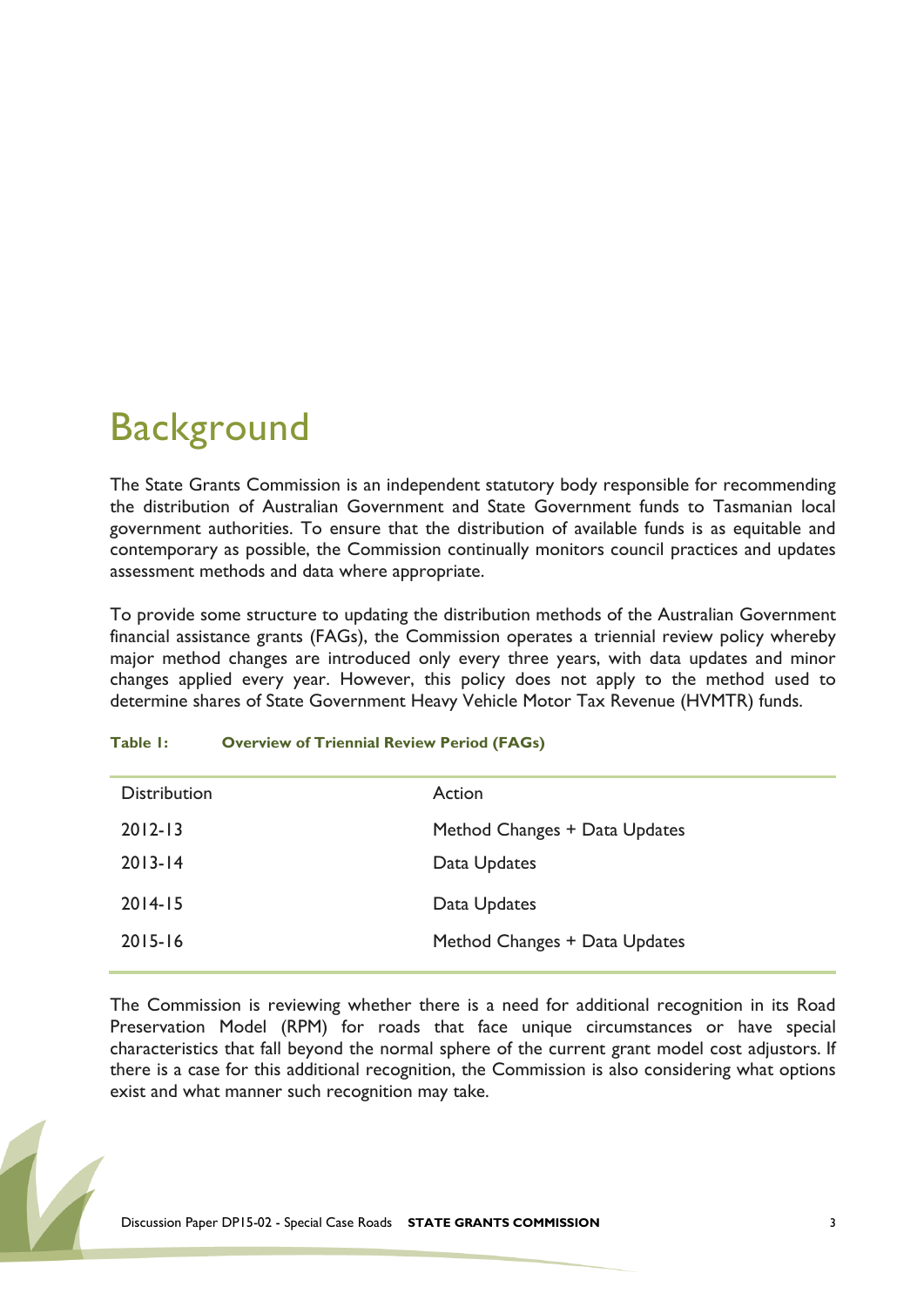### <span id="page-3-0"></span>1. Introduction

During recent Hearings and Visits, a number of councils have requested the Commission provide some acknowledgement of roads that they consider to be "special cases" and that are claimed to represent significant cost disadvantages or unique circumstances that are not sufficiently recognised or provided for in the Commission's current approach.

Four examples of roads that have been suggested by some councils as having unusual factors are described in Box 1.

Special case roads could also include roads that are strategically or regionally important, as well as roads that result in additional advantages and/or disadvantages more than those currently recognised by factors in the Commission's modelling methodology.

Specifically, the Commission is seeking information on the following:

- what are the additional costs or burden (type and quantum) councils face due to special case roads that are above and beyond the costs of maintaining a normal road; and
- how are these costs reflected in council's Consolidated Data Collection (CDC) returns.

#### *Questions:*

*What additional costs do the examples provided exhibit? What unique features or characteristics do they demonstrate that warrant them being considered "special case" roads?*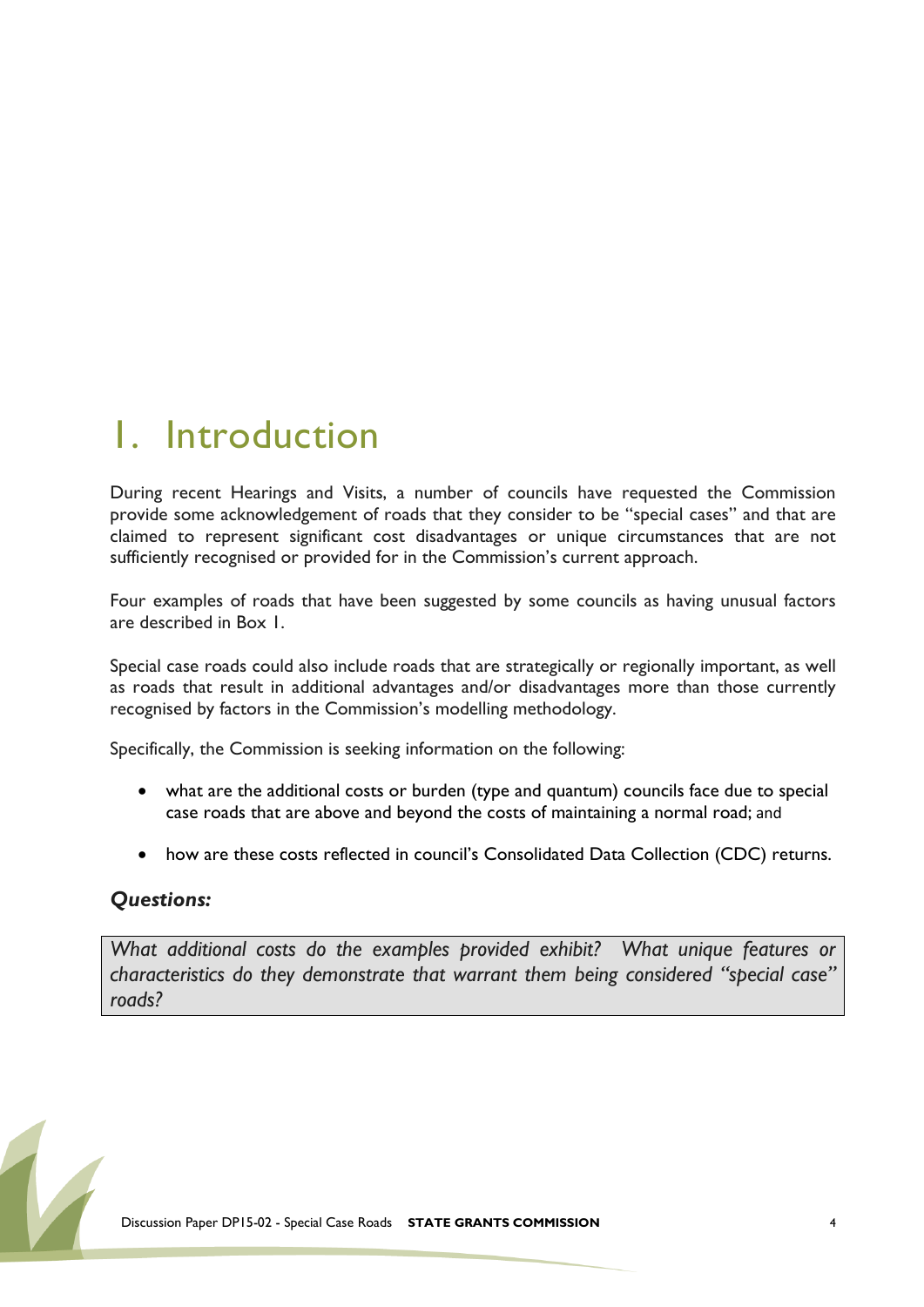|                                                 | Box 1. Four roads suggested by councils                                                                                                                                                                                                                                                                                                                                                                                                                                                                                                                                                                                                                                  |
|-------------------------------------------------|--------------------------------------------------------------------------------------------------------------------------------------------------------------------------------------------------------------------------------------------------------------------------------------------------------------------------------------------------------------------------------------------------------------------------------------------------------------------------------------------------------------------------------------------------------------------------------------------------------------------------------------------------------------------------|
| Lorinna<br>Road*                                | Lorinna Road is an unsealed single lane rural road that provides the only access<br>to the small community of Lorinna, of about 50 properties alongside Lake<br>Cethana, in the southwest of Kentish municipality. The road and community are<br>surrounded by the mountainous Cradle Mountain World Heritage Area. The<br>road was previously used for forestry purposes, is approximately 7km long, and is<br>now maintained by council. The road traverses difficult terrain with high cross-<br>slope and washouts and instability are common.                                                                                                                       |
| Wielangta<br>Road                               | Wielangta Road is an unsealed dual lane (8m wide) rural road that links Orford in<br>the Glamorgan Spring Bay municipality with Marion Bay in the Sorell municipality.<br>The road provides access to the small communities of Wielangta and Earlham<br>(approximately 30 properties). The road is approximately 28 km long, with<br>24 km in Glamorgan Spring Bay municipality and 4 km in Sorell municipality.<br>Approximately 7 km of the road in Glamorgan Spring Bay municipality passes<br>through state forest and this section is maintained by Forestry Tasmania. Because<br>of its operational use, Forestry Tasmania completely re-sheeted the road in 2013. |
|                                                 | The road carries some tourist traffic between the Tasman Peninsula and<br>Freycinet Peninsula region and is promoted as a tourist link by some private and<br>public organisations. Some tourist infrastructure, such as Sandspit Reserve and<br>Thumbs Lookout supports this.                                                                                                                                                                                                                                                                                                                                                                                           |
| <b>Burnie</b><br><b>Retaining</b><br>walls*     | The Northwest region features a coastal escarpment that runs parallel to the<br>coast from Devonport to Wynyard, effectively dividing coastal cities like Burnie<br>into two: properties on the escarpment and properties below it. As a result,<br>Burnie City Council (BCC) has over the years constructed many retaining walls -<br>mortared rock walls through to engineered reinforced concrete walls - to<br>support its road network. In 2014, BCC managed 600 walls over 14 km long.                                                                                                                                                                             |
|                                                 | For example, Brickport Road climbs the coastal escarpment west of the Burnie<br>CBD and is supported by 14 separate retaining walls, each, on average 50 m long.                                                                                                                                                                                                                                                                                                                                                                                                                                                                                                         |
|                                                 | Retaining walls are high value assets, and while maintenance costs can be low,<br>their replacement cost is high. This means that BCC carries a large asset base,<br>with associated high depreciation costs.                                                                                                                                                                                                                                                                                                                                                                                                                                                            |
| <b>Flat land</b><br>in.<br>Latrobe<br>township* | Very flat land can cause significant problems for roads. This is because very flat<br>terrain often has drainage problems, and special engineered drainage may need to<br>be constructed for roads in these areas. As a result, Latrobe Council, having<br>many roads in the very flat township of Latrobe, faces additional costs.                                                                                                                                                                                                                                                                                                                                      |

Sources: Personal Communication between the Commission and Council engineers.

Notes: \* The Commission already includes an allowance for roads in areas of steep and very flat terrain in its terrain cost adjustor. Section 2.3 provides details.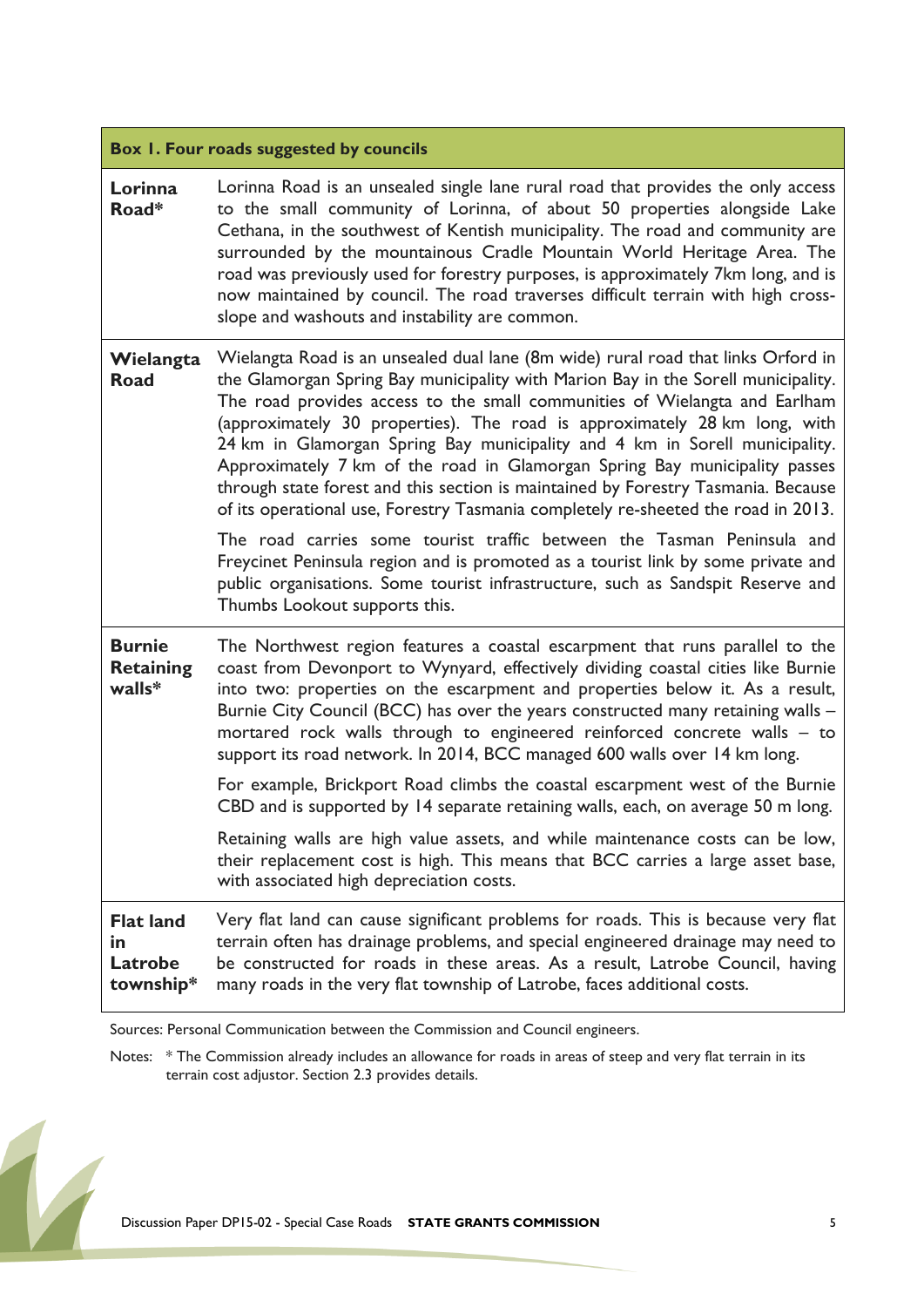# <span id="page-5-0"></span>2. Current Approach

### <span id="page-5-1"></span>2.1. National principle for the distribution of road grants

The Commission makes recommendations for the distribution of road grant funding based on the national principle governing the distribution of road grants (Section 12 payments under the *Local Government (Financial Assistance) Act 1995* (Commonwealth)). The national principle is shown below:

#### **Identified Road Component**

The identified road component of the financial assistance grants should be allocated to local governing bodies, as far as practicable, based on the relative need of each local governing body for road expenditure to preserve its road assets. In assessing road needs, relevant considerations include length, type and usage of roads in each local governing area.

To accord with this principle, the relative road expenditure needs of each council are determined using the Roads Preservation Model (RPM), described in the following sections.

### <span id="page-5-2"></span>2.2. Standard road preservation costs

The RPM assesses councils' relative road expenditure by applying standard costs for three different road profiles – urban sealed, rural sealed and unsealed – to each councils reported road length. The standard cost is the total cost to preserve the road over its lifetime, including rehabilitation, resurfacing and other maintenance, and ranges from \$4,860 per km per annum for unsealed roads to \$17,434 per km per annum for urban sealed roads. Further details of the standard road preservation costs are provided in Appendix 1. The Commission calculates the bridge preservation component in a similar fashion.

Councils report eligible road lengths for each of the three road profiles through the CDC process. Eligible roads are council owned roads that form part of the public road network, while fire trails and road easement/reserves for future roads are not eligible roads. The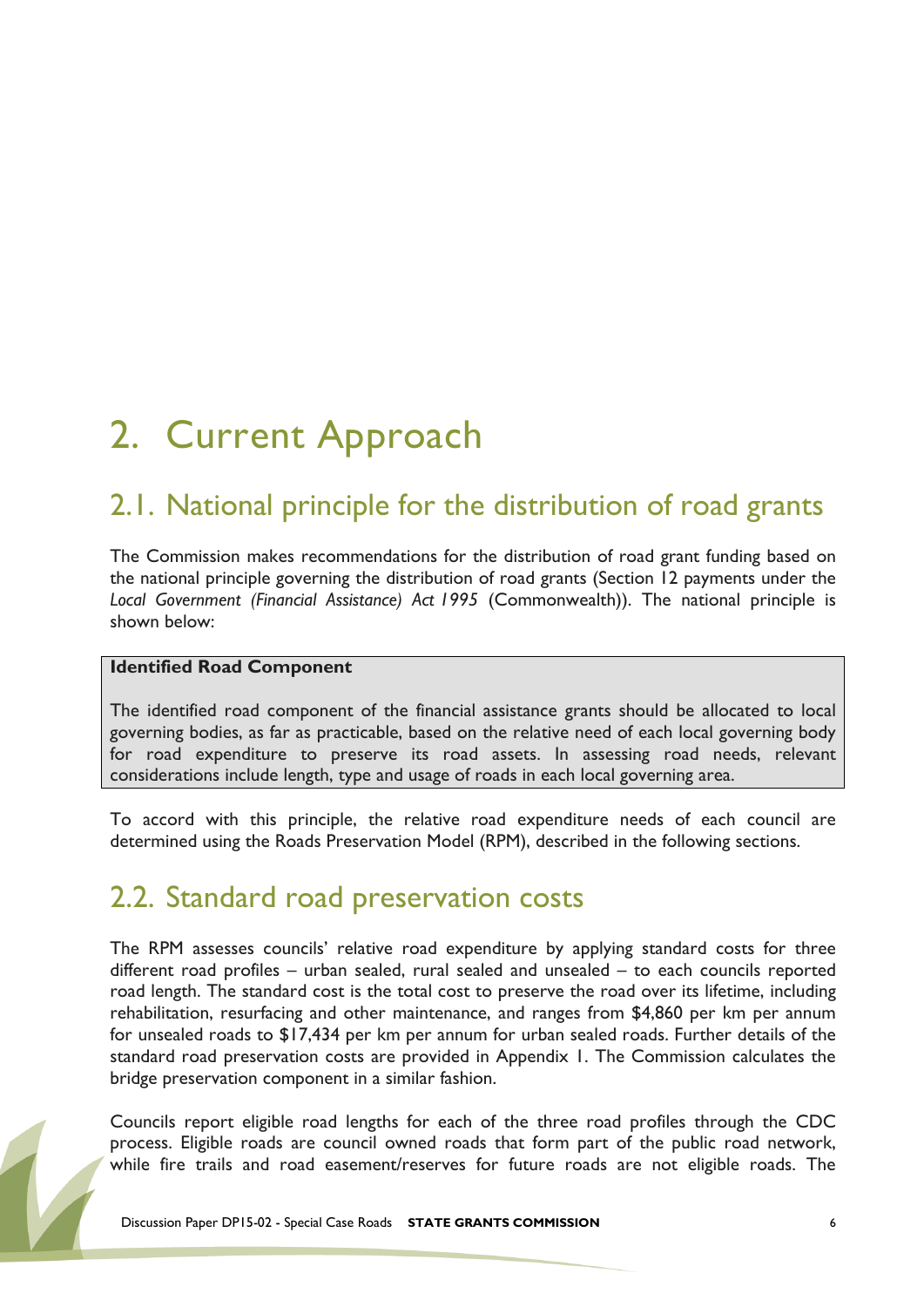Commission applies the standard road preservation costs to council's reported road lengths, in order to calculate a council's annual unadjusted road expenditure.

### <span id="page-6-0"></span>2.3. Application of cost adjustors

The Commission applies four cost adjustors (CAs) to annual unadjusted road expenditure to reflect the cost differentials faced by different councils. The four CAs make adjustments for climate, terrain, traffic and remoteness and are described in Table 1, with the associated data source that is used by the Commission.

| Cost<br><b>Adjustor</b> | <b>Factor</b> | <b>Description</b>                                                                                                                                             | Data source                                                                                     |
|-------------------------|---------------|----------------------------------------------------------------------------------------------------------------------------------------------------------------|-------------------------------------------------------------------------------------------------|
| Rainfall                | $0.95 - 1.05$ | Uses 3 rainfall bands for each<br>road profile.<br>Roads within areas of heavy<br>rainfall face disadvantages in<br>construction and maintenance<br>activities | GIS data, Department of<br>Primary Industries,<br>Parks, Water and the<br>Environment           |
| <b>Terrain</b>          | $1.00 - 1.15$ | Uses 3 terrain bands for each<br>road profile.<br>Roads in steep and very flat areas<br>are disadvantaged (flat areas have<br>surface drainage issues)         | GIS data, Department of<br>Primary Industries,<br>Parks, Water and the<br>Environment           |
| Traffic                 | $0.91 - 1.25$ | Uses tonnes/km per annum of<br>heavy vehicles.<br>Roads with higher than average<br>heavy traffic are disadvantaged<br>through increased damage                | Tasmanian Freight<br>Survey, Department of<br><b>State Growth</b>                               |
| Remoteness              | $1.00 - 1.20$ | Relative cost disadvantage<br>associated with distance (eg<br>material cartage).                                                                               | <b>Established distances</b><br>from councils to Burnie,<br>Devonport, Launceston<br>or Hobart. |

#### **Table 1. Road Preservation Model Cost Adjustors, factors and source data**

The individual CAs recognise differences due to rainfall, terrain, traffic and remoteness respectively, with the extremes of between -9 per cent and +15 per cent.

Full details of individual CAs for each road class for each council are shown in Appendix 2. The impacts of the CAs on the unadjusted costs are detailed in Appendix 3.

The respective RPM CAs are multiplied to arrive at a composite CA which reflects the combined effect of all factors that affect the total respective reported road type lengths for each municipality. The application of the four CAs (including the allowances as discussed in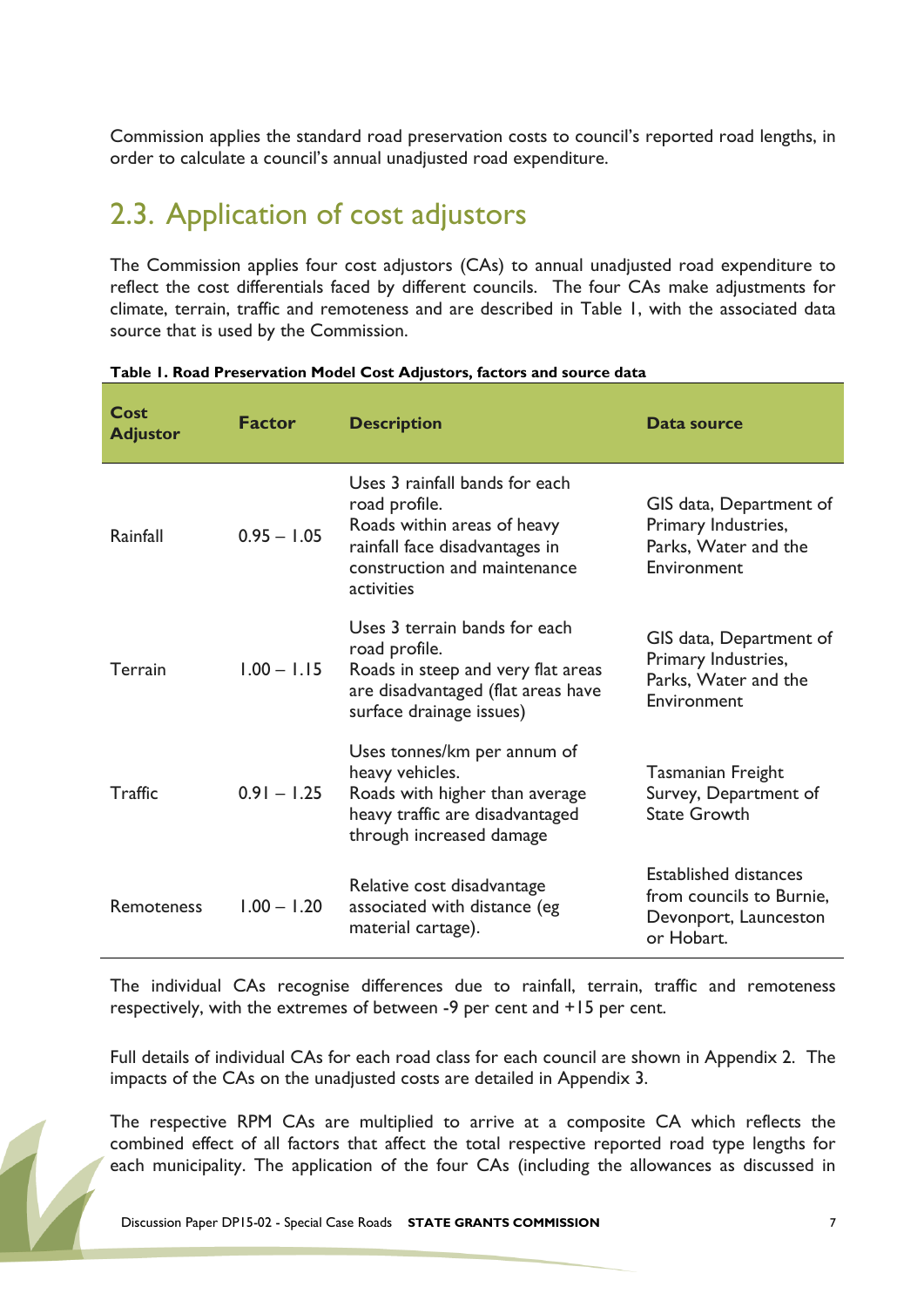section 2.4) to the unadjusted road expenditure produces a figure that theoretically represents the annual expenditure required to preserve a council's road assets. For the 2014-15 road grant distribution, the composite CA ranged between extremes for each road profile are reflected in Table 2.

| <b>Road Type</b>    | Min  | <b>Max</b> |
|---------------------|------|------------|
| Urban Sealed        | 0.92 | 1.22       |
| <b>Rural Sealed</b> | 0.96 | 1.45       |
| Unsealed            | 0.97 | 1.37       |

**Table 2. Combined Cost Adjustor factors for each standard road profile**

The implication of the RPM is that the CA ranges represent the additional cost burden imposed by these factors. While a specific road in a municipality may cost more to maintain than recognised through the cost adjustors, compensating savings on other roads are such that the overall result reflect councils' annual road preservation costs.

### <span id="page-7-0"></span>2.4. Current allowances for special cases

The RPM already provides some recognition of, and provision for, roads facing special circumstances. The current methods of recognition of such matters include an urbanisation allowance and recognition for increased costs experienced by island councils.

The urbanisation allowance applied within the RPM recognises the additional costs councils face as a result of the added complexity of undertaking road works in heavily urbanised environments with surrounding commercial activity and high volumes of traffic. The Commission also recognises that King Island and Flinders Island Councils as well as Kingborough Council in relation to Bruny Island, face additional costs due to their remoteness and island status. The RPM applies a factor of +50% to the distances in the Remoteness CA for King Island and Flinders Island. The RPM also uses slightly different road preservation costs for roads on Bruny Island.

#### *Questions:*

*Are the current cost adjustors and/or allowances for special case roads justified?* 

*Do the current cost adjustors provide sufficient relative recognition for the differences in costs or is more recognition required?*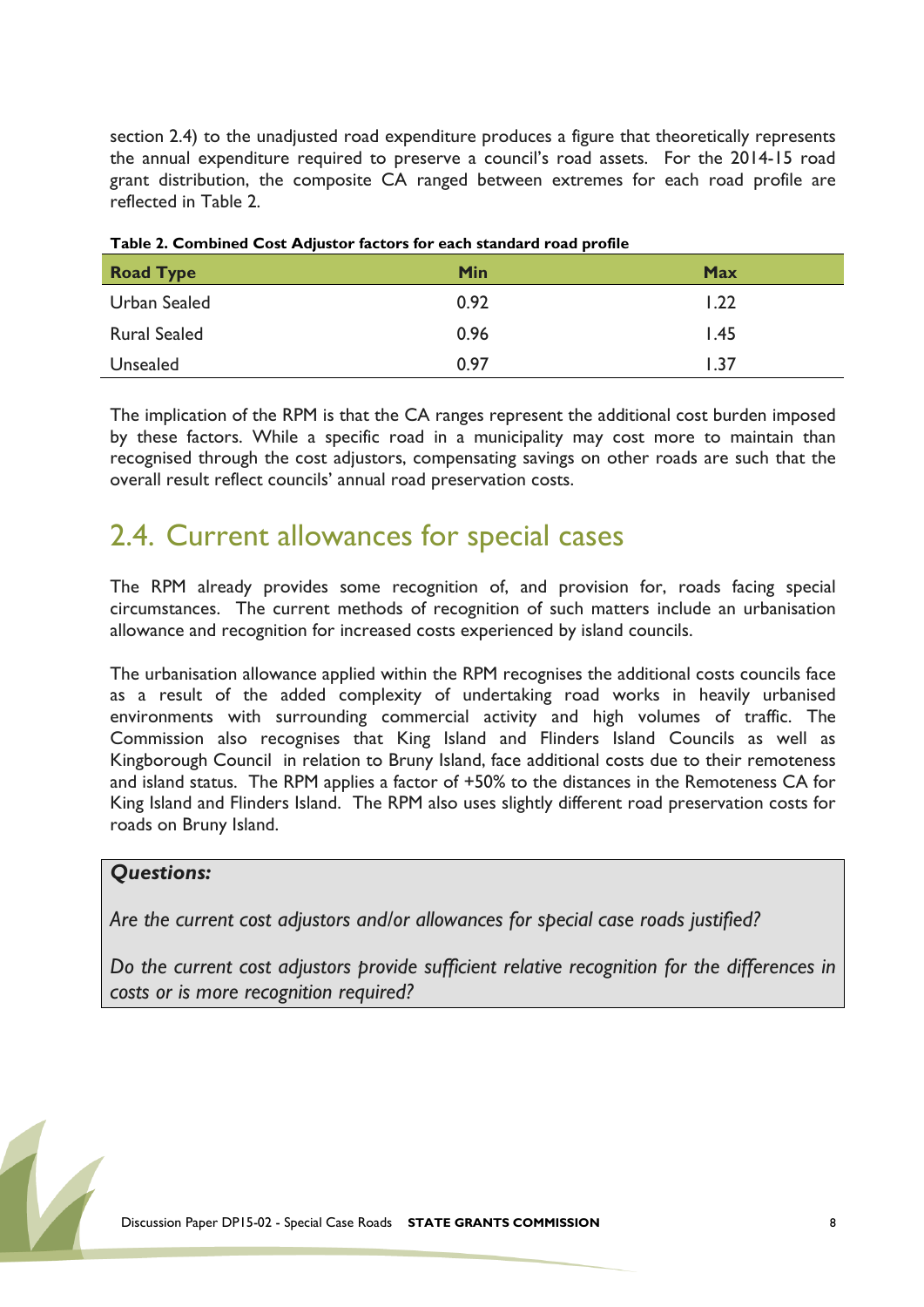# <span id="page-8-0"></span>3. Special Case Roads

The Commission is of the view that before a special case road can be recognised or accommodated in the RPM, the concept of "special case" should be capable of definition.

Ideally, any definition should be objective and robust and be generally accepted as presenting circumstances that demand a special response. The Commission proposes the definition be:

A road which, by virtue of its location or use, poses maintenance challenges which give rise to above standard costs/km per annum not adequately recognised by existing cost adjustors.

It is also acknowledged that what features or circumstances makes it a "special case" may be difficult to accurately define. If a satisfactory definition of "a special case" cannot be agreed, the special case may need to be determined on a case by case basis. Ultimately the Commission expects to exercise judgement on this issue.

If the Commission is convinced there is a need for, and decides to incorporate some provision for special case roads in the RPM, there are several options available to it to provide such recognition. The Commission could modify its current RPM methodology through the introduction or modification of the following approaches:

- applying a multiplier or loading to the road length, similar to the current urbanisation allowance approach;
- revising the existing cost adjustor ranges, to reflect greater cost variations than are currently allowed;
- making specific recognition through the annual per kilometre cost for the identified special case roads;
- developing a new cost adjustor for special case roads; or
- assigning a separate reserve or dollar component of funding specifically for special case roads.

The Commission does not have a preference for any particular approach, nor necessarily accept that an additional allowance is required, at this stage. The Commission seeks, in addition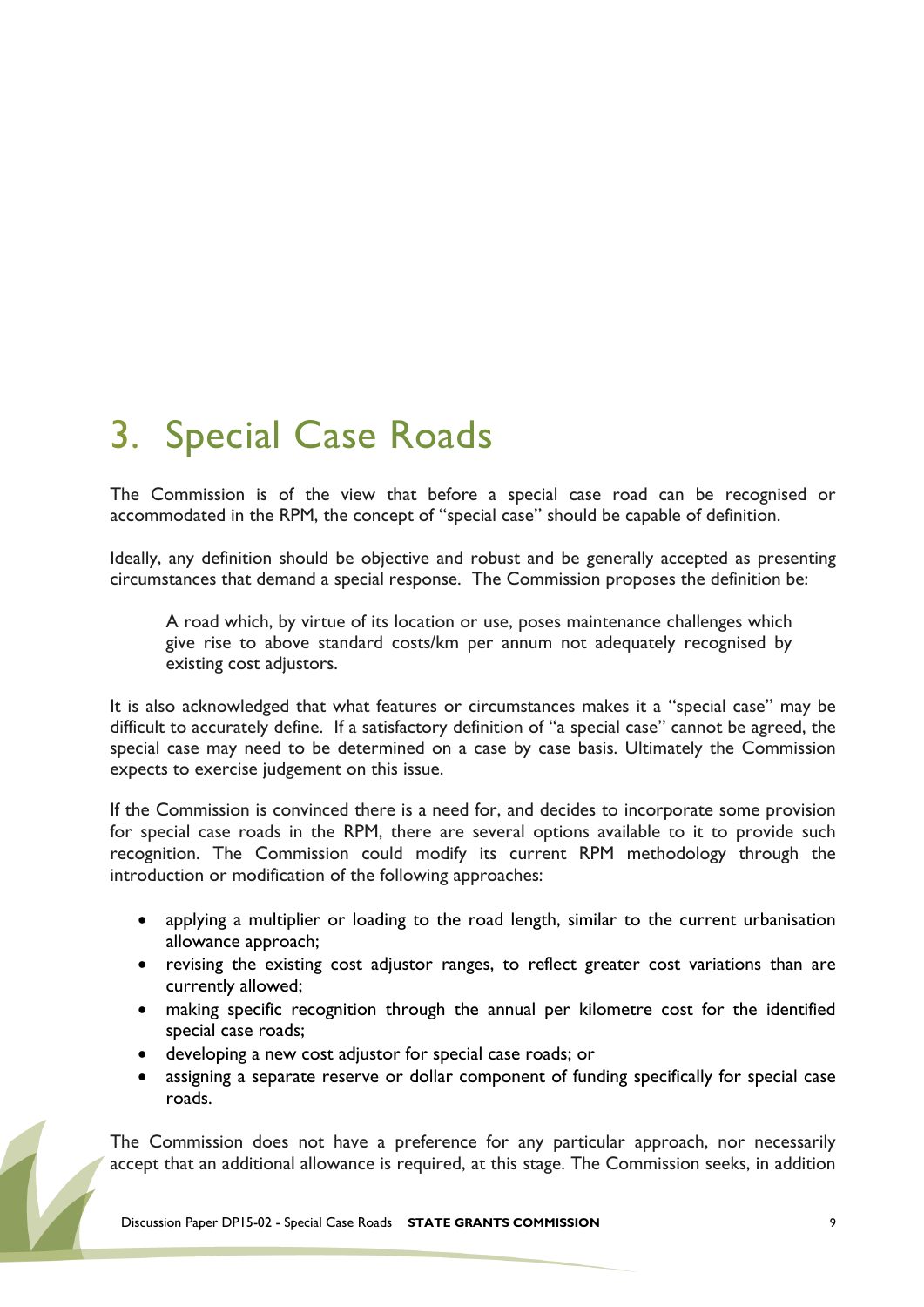to information on the cost of such special cases as requested in Section 1 of this paper, feedback from councils on the various options.

It is worth noting that the Commission previously used a 'special needs component' in its road model calculations. This involved the Commission allocating 5% of the local road grant pool to councils with an above average proportion of rural unsealed roads, with the aim of 'betterment'. This practice was discontinued from the 2006-07 distributions, when the Commission changed its methodology after a significant review and period of consultation.

#### *Questions:*

*What do you think of the proposed definition of Special Case Road?*

*What do you think should be the criteria and data used to define a Special Case Road?*

*What do you think of the options identified to account for Special Case Roads?*

*Is there another approach not identified that warrants consideration?*

*Assuming the need for "special case roads" is supported, which option for recognising special conditions do you prefer and why?*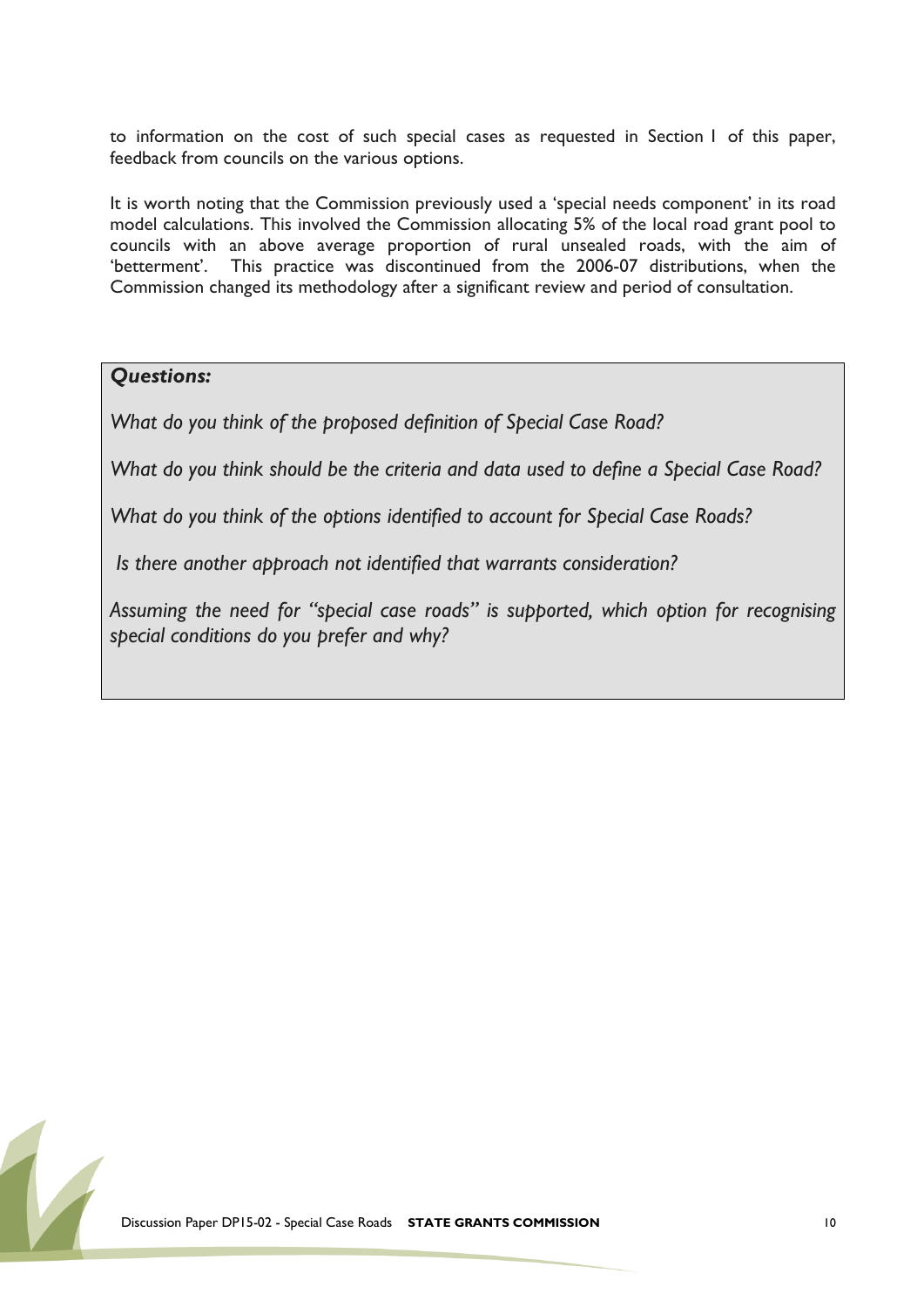### <span id="page-10-0"></span>Submissions and timeframes

The Commission invites comments and input from councils on the issues raised within this discussion paper. However, council input need not be confined to the issues identified. Councils should feel free to provide comments on other pertinent issues regarding the Commission assessment methodologies.

Submissions should be forwarded to the Commission Secretary, Ms Pam Marriott as follows:

- By post: Secretary State Grants Commission GPO Box 147 HOBART TAS 7001
- By email: [pam.marriott@treasury.tas.gov.au](mailto:pam.marriott@treasury.tas.gov.au)

Further details regarding the annual assessments can be found in the 2014-15 Annual Report that is available on the Commission website. Go to the Department of Treasury and Finance webpage [\(www.treasury.tas.gov.au\)](http://www.treasury.tas.gov.au/) and click the State Grants Commission 'Quick Link', then click Publications.

#### **Submissions close on Wednesday 18 February 2015.**

<span id="page-10-1"></span>Any queries should be directed to the Secretary on 6166 4274.

### 2015 Hearings and Visits

The Commission will provide councils with an opportunity to discuss this paper and any other concerns during the 2015 Hearings and Visits program that will begin in February 2015.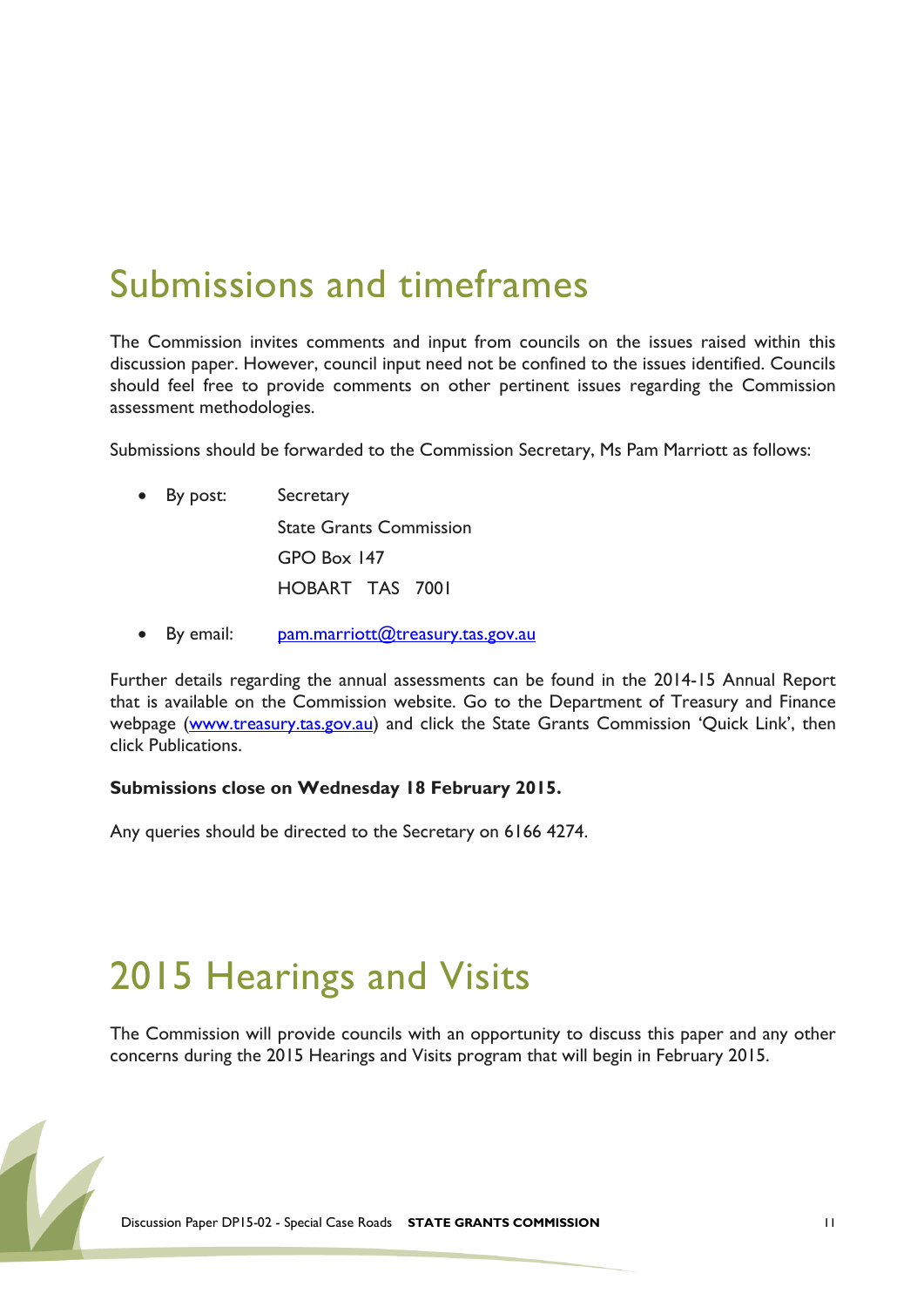# <span id="page-11-0"></span>Appendices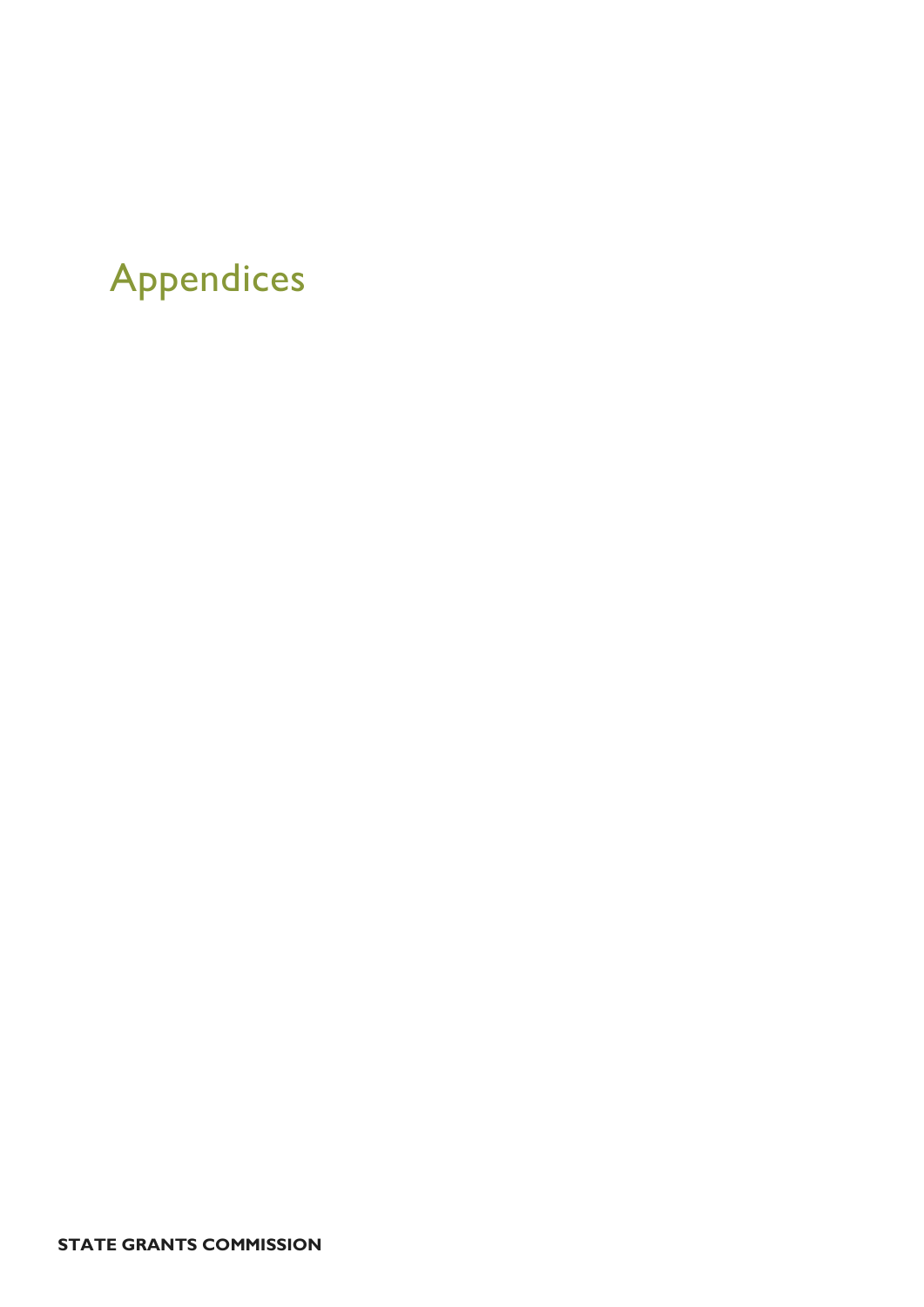#### **Appendix 1 – Standard road preservation costs per road profile per km per annum (2012)**

Further information can be found in the report available on the State Grants Commission website: 'Review of Road Maintenance Costs' by Jeff Roorda and Associates, 2012.

| <b>URBAN SEALED</b>                      | <b>Life Span</b>  | Cost/km      | <b>Times</b><br><b>Applied</b> | <b>Resurf</b><br>Weight | Lifetime<br>Cost | <b>Annual Cost</b> | <b>Rehab</b><br>Weight |                |
|------------------------------------------|-------------------|--------------|--------------------------------|-------------------------|------------------|--------------------|------------------------|----------------|
|                                          | yrs               | s            |                                | %                       | s                | s                  | %                      | s              |
|                                          | a                 | b            | $\mathbf{C}$                   | d                       | $e = bcd$        | f=e/max a          | g                      | $h = \sum f g$ |
| <b>Heavy Patch &amp; Asphalt Overlay</b> | 44                | 461 475      | 1                              |                         | 461 475          | 10488              |                        |                |
| 1 Coat Spray Seal                        | 15                | 48720        | $\overline{2}$                 | 51%                     | 49 694           | 1 1 2 9            |                        |                |
| 30mm Asphalt Layer                       | 26                | 189 000      | $\mathbf{1}$                   | 37%                     | 69 930           | 1589               |                        |                |
| <b>Slurry Seal</b>                       | 13                | 74760        | з                              | 12%                     | 26914            | 612                |                        |                |
| <b>Other Maintenance</b>                 | 4                 | 4576         | 10                             |                         | 45760            | 1040               |                        |                |
|                                          |                   |              |                                |                         | 653 773          | 14858              | 58%                    | 8618           |
|                                          |                   |              |                                |                         |                  |                    |                        |                |
| <b>Removal &amp; Replacement</b>         | 71                | 1 159 700    | 1                              |                         | 1 159 700        | 16 3 34            |                        |                |
| 1 Coat Spray Seal                        | 15                | 48720        | 4                              | 51%                     | 99 389           | 1400               |                        |                |
| 30mm Asphalt Layer                       | 26                | 189 000      | 2                              | 37%                     | 139 860          | 1970               |                        |                |
| <b>Slurry Seal</b>                       | 13                | 74760        | 5                              | 12%                     | 44856            | 632                |                        |                |
| <b>Other Maintenance</b>                 | 4                 | 4576         | 17                             |                         | 77792            | 1096               |                        |                |
|                                          |                   |              |                                |                         | 1521597          | 21 4 31            | 38%                    | 8 1 4 4        |
| <b>Structural Asphalt Layer</b>          | 44                | 547 800      | 1                              |                         | 547 800          | 12 450             |                        |                |
| 1 Coat Spray Seal                        | 15                | 48720        | $\overline{2}$                 | 51%                     | 49 694           | 1 1 2 9            |                        |                |
| 30mm Asphalt Layer                       | 26                | 189 000      | 1                              | 37%                     | 69 930           | 1589               |                        |                |
| <b>Slurry Seal</b>                       | 13                | 74760        | з                              | 12%                     | 26914            | 612                |                        |                |
| <b>Other Maintenance</b>                 | 4                 | 4576         | 10                             |                         | 45760            | 1040               |                        |                |
|                                          |                   |              |                                |                         | 740 098          | 16820              | 4%                     | 673            |
|                                          |                   |              |                                |                         |                  |                    | Cost/km pa             | \$17434        |
|                                          |                   |              |                                |                         |                  |                    |                        |                |
|                                          |                   |              |                                |                         |                  |                    |                        |                |
|                                          | <b>Life Span</b>  | Cost/km      | <b>Times</b>                   | <b>Resurf</b>           | Lifetime         | <b>Annual Cost</b> | <b>Rehab</b>           |                |
| <b>RURAL SEALED</b>                      |                   |              | <b>Applied</b>                 | Weight                  | Cost             |                    | Weight                 |                |
|                                          | yrs               | s            |                                | %                       | s                | s                  | %                      | s              |
|                                          | a                 | b            | $\pmb{c}$                      | d                       | $e = bcd$        | f=e/max a          | g                      | $h = \sum fg$  |
| <b>Scarify &amp; Overlay</b>             | 54                | 260 100      | 1                              |                         | 260 100          | 4817               |                        |                |
| 1 Coat Spray Seal                        | 15                | 34 800       | з                              | 100%                    | 104 400          | 1933               |                        |                |
| <b>Other Maintenance</b>                 | 5                 | 2 3 9 9      | 10                             |                         | 23 990           | 444                |                        |                |
|                                          |                   |              |                                |                         | 388 490          | 7 1 9 4            | 79%                    | 5683           |
|                                          |                   |              |                                |                         |                  |                    |                        |                |
| <b>Removal &amp; Replacement</b>         | 70                | 406 500      | 1                              |                         | 406 500          | 5807               |                        |                |
| 1 Coat Spray Seal                        | 15                | 34 800       | 4                              | 100%                    | 139 200          | 1989               |                        |                |
| <b>Other Maintenance</b>                 | 5                 | 2 3 9 9      | 13                             |                         | 31 187           | 446                |                        |                |
|                                          |                   |              |                                |                         | 576887           | 8 2 4 1            | 21%                    | 1731           |
|                                          |                   |              |                                |                         |                  |                    | Cost/km pa             | \$7414         |
|                                          |                   |              |                                |                         |                  |                    |                        |                |
|                                          | <b>Life Span</b>  | Cost/km      | <b>Times</b>                   | <b>Resurf</b>           | Lifetime         | <b>Annual Cost</b> | Rehab                  |                |
| <b>UNSEALED</b>                          |                   |              | <b>Applied</b>                 | Weight                  | Cost             |                    | Weight                 |                |
|                                          | yrs               | \$           |                                | %                       | s                | s                  | %                      |                |
|                                          | a                 | b            | $\mathbf{C}$                   | d                       | $e = bcd$        | f=e/max a          | g                      | $h = \sum fg$  |
| Resheeting                               | 8<br>$\mathbf{1}$ | 22 440       | 1<br>$\overline{7}$            |                         | 22 440           | 2805<br>884        |                        |                |
| Regrading<br><b>Other Maintenance</b>    | $\overline{2}$    | 1010<br>1750 | 3                              |                         | 7070<br>5 2 5 0  | 656                |                        |                |

**Source: State Grants Commission** 

**R&R Culverts** 



 $72\,$ 

37 100

 $0.11$ 

4 1 2 2

38 882

515

100%

Cost/km pa

4860

4860

\$4860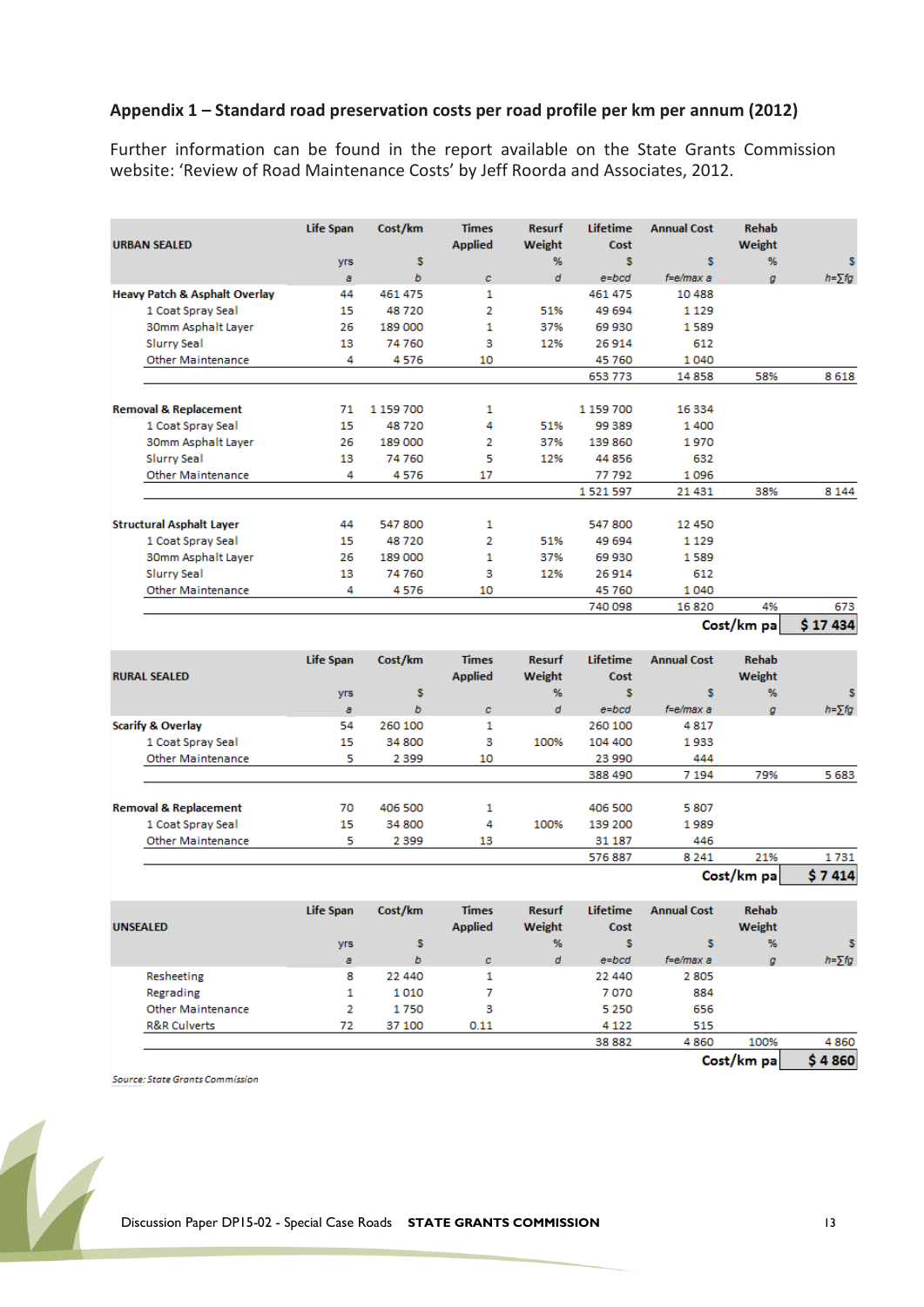|                             | <b>URBAN SEALED ROADS</b> |                |                | <b>RURAL SEALED ROADS</b> |                |                |
|-----------------------------|---------------------------|----------------|----------------|---------------------------|----------------|----------------|
| Council                     | Rainfall                  | <b>Terrain</b> | <b>Traffic</b> | Rainfall                  | <b>Terrain</b> | <b>Traffic</b> |
|                             |                           |                |                |                           |                |                |
| Break O'Day                 | 1.00                      | 1.00           | 0.93           | 1.01                      | 1.04           | 1.05           |
| <b>Brighton</b>             | 0.95                      | 1.00           | 0.95           | 0.96                      | 1.02           | 0.96           |
| <b>Burnie</b>               | 1.05                      | 1.00           | 0.98           | 1.05                      | 1.02           | 1.00           |
| <b>Central Coast</b>        | 1.03                      | 1.00           | 0.99           | 1.05                      | 1.02           | 1.06           |
| Central Highlands           | 0.95                      | 1.00           | 0.94           | 0.98                      | 1.03           | 1.04           |
| <b>Circular Head</b>        | 1.04                      | 1.00           | 1.11           | 1.05                      | 1.05           | 1.25           |
| Clarence                    | 0.95                      | 1.00           | 0.96           | 0.96                      | 1.03           | 0.98           |
| <b>Derwent Valley</b>       | 0.99                      | 1.00           | 0.97           | 1.00                      | 1.09           | 1.11           |
| Devonport                   | 1.00                      | 1.00           | 1.06           | 1.03                      | 1.02           | 1.09           |
| Dorset                      | 1.03                      | 1.00           | 0.96           | 1.03                      | 1.04           | 1.06           |
| Flinders                    | 1.00                      | 1.00           | 0.93           | 1.00                      | 1.06           | 1.01           |
| George Town                 | 1.00                      | 1.00           | 1.10           | 1.00                      | 1.04           | 1.01           |
| <b>Glamorgan Spring Bay</b> | 1.00                      | 1.00           | 0.93           | 0.99                      | 1.04           | 0.96           |
| Glenorchy                   | 0.99                      | 1.00           | 0.98           | 1.02                      | 1.02           | 0.96           |
| Hobart                      | 1.00                      | 1.01           | 1.02           | 1.05                      | 1.01           | 0.96           |
| <b>Huon Valley</b>          | 1.01                      | 1.00           | 0.96           | 1.01                      | 1.02           | 1.00           |
| Kentish                     | 1.04                      | 1.00           | 0.98           | 1.05                      | 1.02           | 1.05           |
| King Island                 | 1.00                      | 1.00           | 0.94           | 1.03                      | 1.06           | 1.02           |
| Kingborough                 | 1.00                      | 1.00           | 0.95           | 1.02                      | 1.02           | 0.97           |
| Latrobe                     | 1.00                      | 1.00           | 0.94           | 1.00                      | 1.04           | 0.99           |
| Launceston                  | 1.00                      | 1.00           | 1.06           | 1.02                      | 1.03           | 1.03           |
| <b>Meander Valley</b>       | $1.01\,$                  | 1.00           | 0.96           | 1.02                      | 1.04           | 1.00           |
| Northern Midlands           | 0.98                      | 1.00           | 0.94           | 0.98                      | 1.06           | 1.01           |
| Sorell                      | 0.97                      | 1.00           | 0.94           | 0.97                      | 1.03           | 0.97           |
| Southern Midlands           | 0.96                      | 1.00           | 0.93           | 0.98                      | 1.03           | 0.97           |
| Tasman                      | 1.00                      | 1.00           | 0.93           | 1.00                      | 1.03           | 1.05           |
| Waratah-Wynyard             | 1.05                      | 1.00           | 1.01           | 1.05                      | 1.03           | 1.03           |
| <b>West Coast</b>           | 1.05                      | 1.00           | 0.94           | 1.05                      | 1.03           | 0.96           |
| West Tamar                  | 1.00                      | 1.00           | 0.95           | 1.00                      | 1.03           | 1.03           |

#### **Appendix 2. Roads Preservation Model Cost Adjustors 2014-15**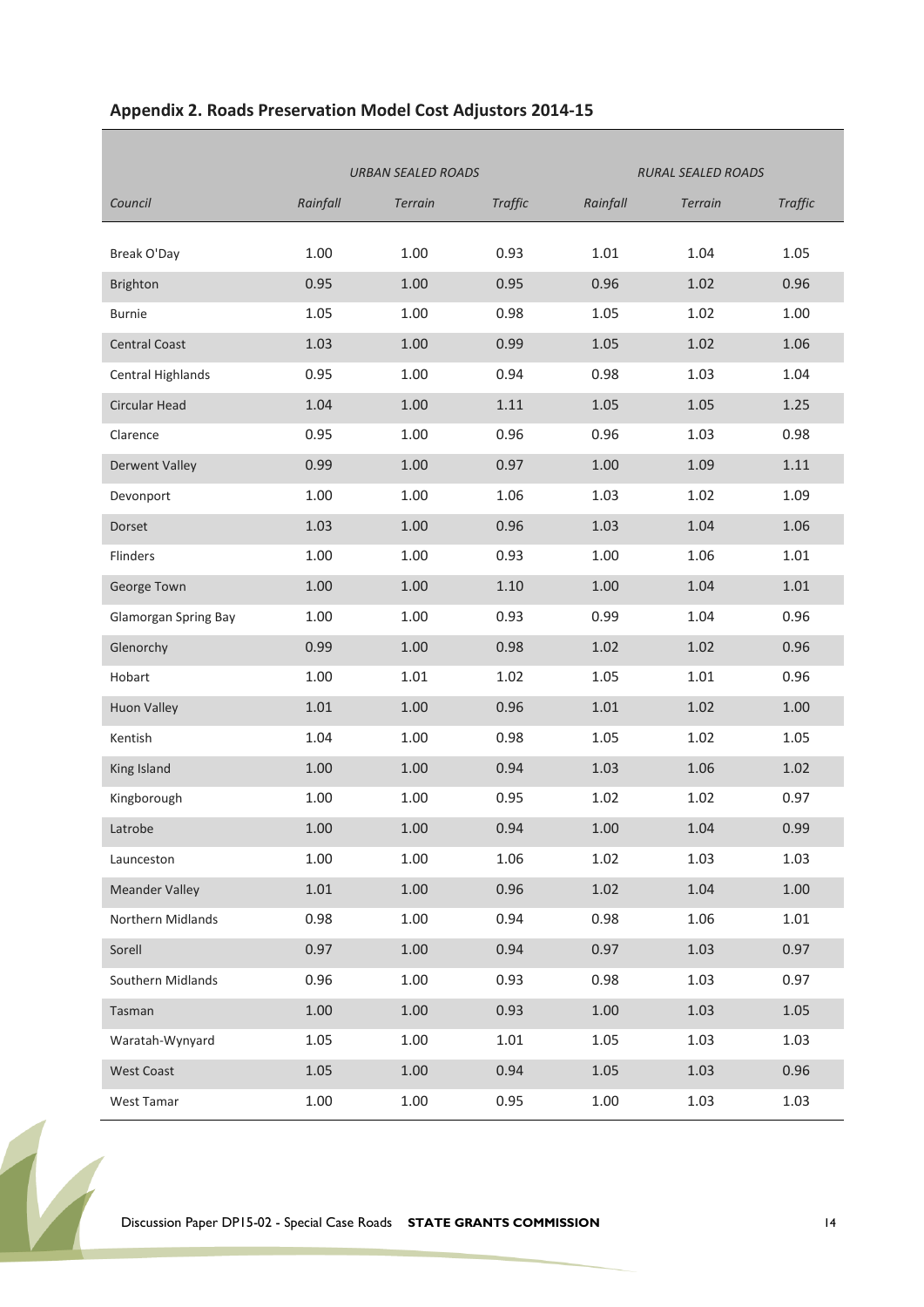|                       |          |                | <b>ALL ROADS</b> |            |  |  |
|-----------------------|----------|----------------|------------------|------------|--|--|
| Council               | Rainfall | <b>Terrain</b> | <b>Traffic</b>   | Remoteness |  |  |
| Break O'Day           | 1.02     | 1.03           | 0.98             | 1.10       |  |  |
| <b>Brighton</b>       | 1.03     | $1.02\,$       | 0.91             | 1.01       |  |  |
| <b>Burnie</b>         | 1.05     | 1.03           | 0.92             | 1.00       |  |  |
| <b>Central Coast</b>  | 1.05     | 1.02           | 0.92             | 1.01       |  |  |
| Central Highlands     | 1.02     | 1.03           | 1.02             | 1.04       |  |  |
| Circular Head         | 1.05     | 1.05           | 0.95             | 1.05       |  |  |
| Clarence              | 1.04     | 1.03           | 0.91             | 1.00       |  |  |
| <b>Derwent Valley</b> | $1.01\,$ | 1.10           | 1.11             | 1.02       |  |  |
| Devonport             | 1.04     | 1.04           | 0.91             | 1.00       |  |  |
| Dorset                | $1.02\,$ | 1.03           | 1.23             | 1.05       |  |  |
| Flinders              | 1.00     | 1.06           | 0.94             | 1.16       |  |  |
| George Town           | $1.00\,$ | 1.03           | 0.98             | 1.03       |  |  |
| Glamorgan Spring Bay  | $1.01\,$ | 1.04           | 0.92             | 1.08       |  |  |
| Glenorchy             | 1.03     | 1.02           | 1.02             | 1.01       |  |  |
| Hobart                | 1.02     | 1.02           | 0.95             | 1.00       |  |  |
| Huon Valley           | $1.02\,$ | $1.02\,$       | $1.01\,$         | 1.04       |  |  |
| Kentish               | 1.05     | 1.03           | 0.97             | 1.02       |  |  |
| King Island           | 1.03     | 1.06           | $1.00\,$         | 1.20       |  |  |
| Kingborough           | 1.02     | 1.02           | 0.92             | 1.01       |  |  |
| Latrobe               | 1.00     | 1.03           | 0.98             | 1.01       |  |  |
| Launceston            | 1.03     | 1.02           | 1.25             | 1.00       |  |  |
| <b>Meander Valley</b> | 1.03     | 1.03           | 0.92             | 1.03       |  |  |
| Northern Midlands     | 1.02     | 1.04           | 0.94             | 1.03       |  |  |
| Sorell                | $1.01\,$ | 1.02           | 1.01             | 1.02       |  |  |
| Southern Midlands     | 1.02     | 1.03           | 0.92             | 1.05       |  |  |
| Tasman                | 1.00     | 1.03           | 0.97             | 1.06       |  |  |
| Waratah-Wynyard       | 1.05     | 1.03           | 0.94             | 1.01       |  |  |
| <b>West Coast</b>     | 1.05     | 1.04           | 0.92             | 1.08       |  |  |
| West Tamar            | $1.01\,$ | 1.03           | 0.95             | $1.01\,$   |  |  |

#### **Appendix 2 Roads Preservation Model Cost Adjustors 2014-15 (Continued)**

*\*The Roads Preservation Model uses the latest years data only (ie. 2012-13). The cost adjustors are applied to the unadjusted cost of maintenance for each road type.*